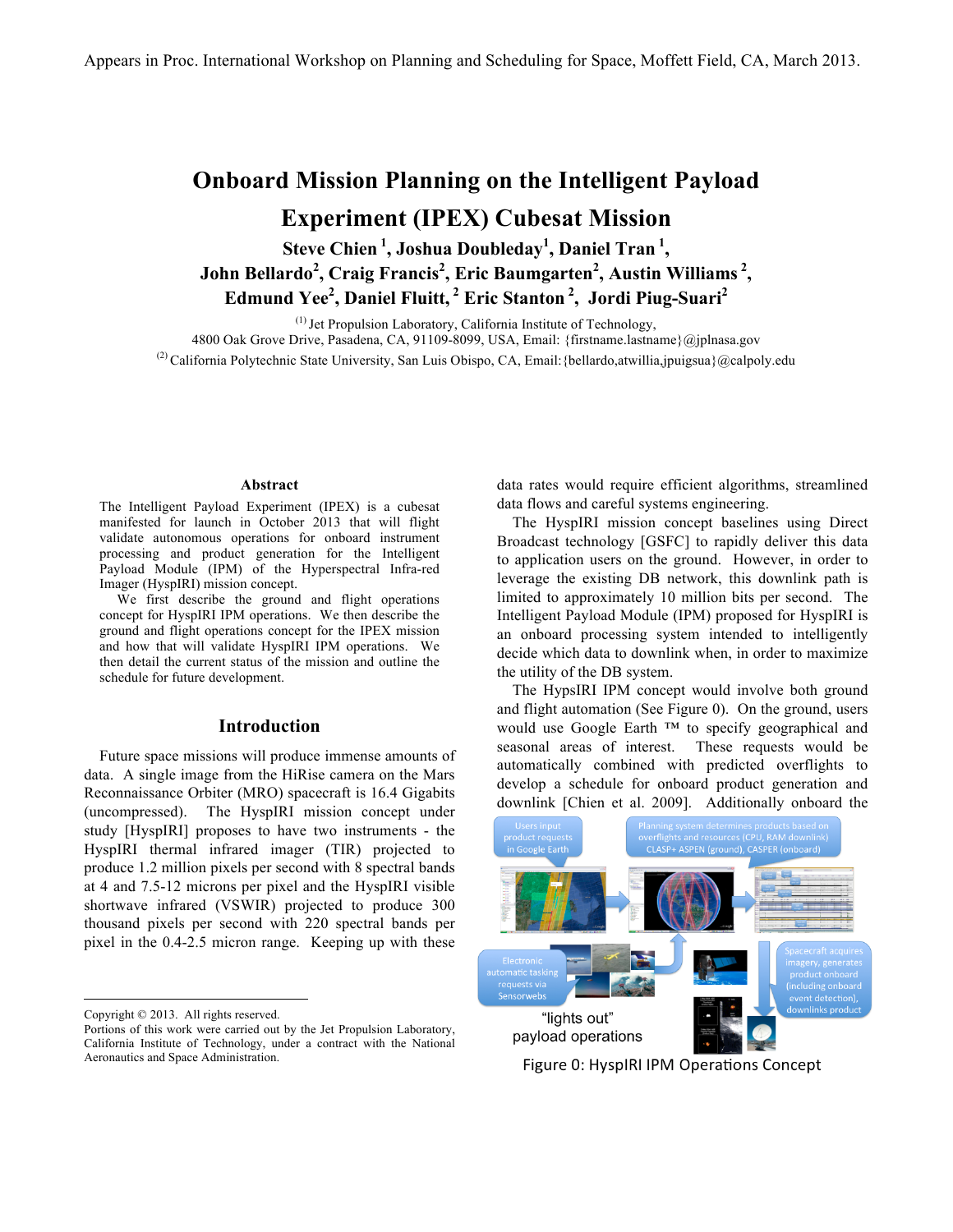spacecraft, the instrument data would be analyzed to search for specific event or feature signatures such as a forest fire, volcanic eruption, or algal bloom. These detected signatures could generate alerts or products that would be merged on a priority basis to drive spacecraft operations.

### **IPEX Overview**

IPEX is a 1 unit (1U) cubesat (Figure 1) [Chien et al. 2012] intended to flight validate technologies for onboard instrument processing and autonomous operations for NASA's Earth Science Technologies Office (ESTO).

As a 1U cubesat, IPEX is approximately 10cm x 10cm x 10cm. To support its primary flight software, IPEX carries a 400MHz Atmel ARM9 CPU (no hardware floating point) with 128MB RAM, 512MB flash memory, a 16 GB Micro SD card, and utilizes the Linux operating system. All six sides of the IPEX spacecraft will have solar panels for electrical



Figure 1: IPEX Model

power generation and is anticipated to have 1-1.5W power generation. The IPEX spacecraft will use passive magnetic attitude control to stabilize the CubeSat in low earth orbit. The spacecraft carries several batteries to enable operations in eclipse and continuous processing modes. IPEX will carry five Omnivision OV3642 cameras, each producing images at approximately 2048 x 1536 pixel resolution, 3 megapixels in size, with a finest instantaneous field of view of 0.024 degrees. With our currently manifested orbit we predict approximately 200m/pixel imagery of the Earth's surface at nadir. Figures 2 shows imagery from a balloon test flight in July 2012 acquired approximately 102,000 feet above sea level.

IPEX will also carry a Gumstix Earth Storm computeron-module [Gumstix 2013] which includes an 800 MHz ARM processor, 512MB RAM, 512 MB NAND flash, utilizing the Linux operating system. Current power benchmarks indicate that the Gumstix will utilize less than 1W power and will be on the majority of the time if not all of the time.

# **IPEX Ground and Flight Operations**

IPEX is intended to demonstrate automated ground and flight operations of onboard autonomous processing of instrument data. In order to achieve this end, a range of capabilities and software are required.



# Figure 2: Image from July 2012 balloon test flight acquired approximately 102,000 feet asl

#### **IPEX Ground Mission Planning**

The ground mission planning software for IPEX uses the CLASP [Knight & Hu 2009, Rabideau et al. 2010, Knight et al. 2012] planning system to determine the processing and downlink requests based on the projected overflight of the spacecraft.

These requests are then handled in a priority-based fashion by the ASPEN [Rabideau et al. 1999] system to generate a baseline schedule for several days operations as a forward looking baseline schedule. ASPEN must manage the ground contact schedule, eclipse schedule, observation activities, and onboard image processing activities. The onboard image processing activities can involve a range of constraints including CPU usage, RAM usage, and downlink product size. The primary activities of image-acquisition and image-processing can also require significant data storage resources based on when the image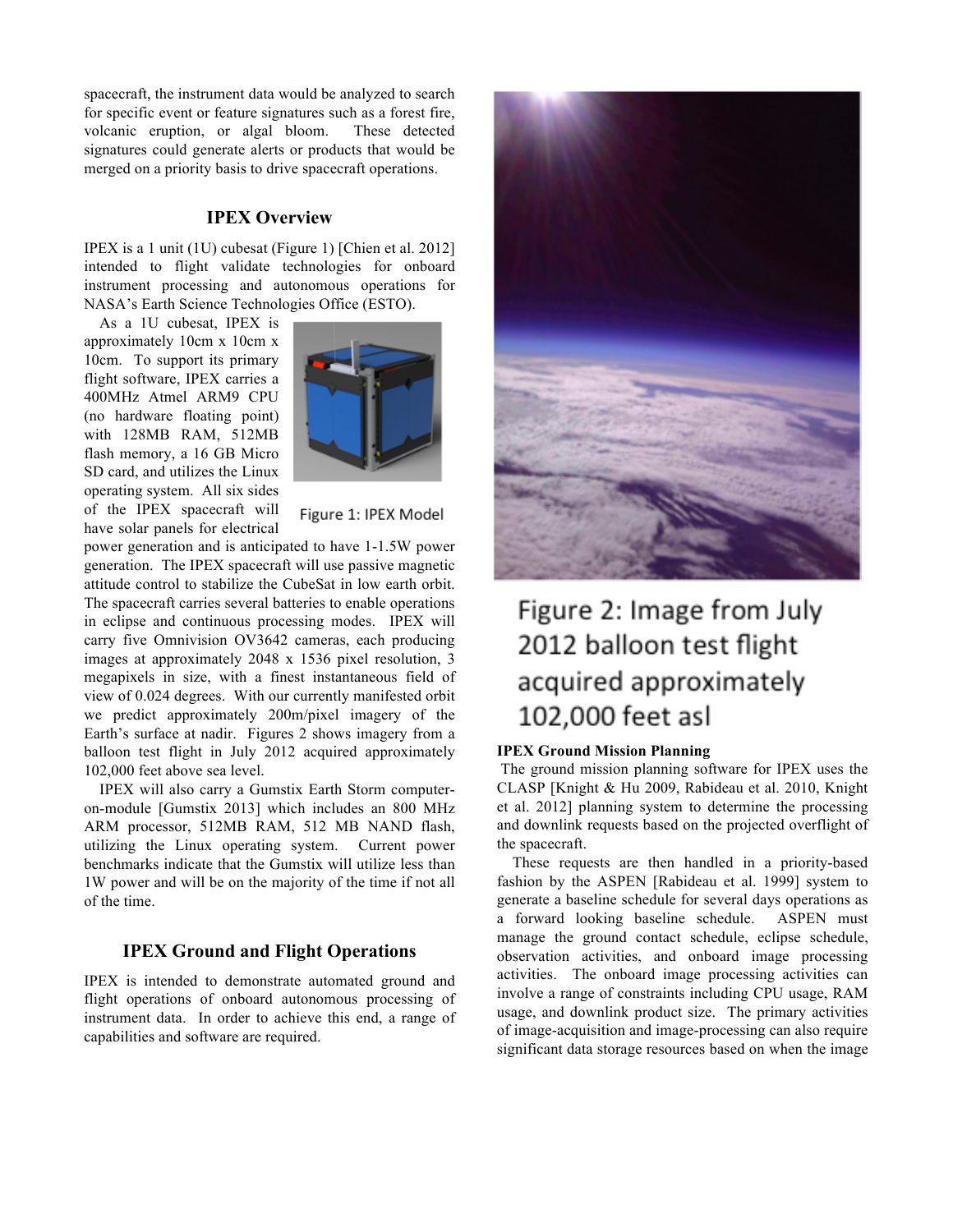is acquired versus when the Gumstix is powered on (thermal & power constrained) to process the image.

#### **IPEX Onboard Planning**

Onboard the spacecraft, the CASPER [Chien et al. 2000] planner will be used to manage spacecraft resources. CASPER will model all of the same resources and constraints as ASPEN but will be able to modify IPEX operations in response to deviations from the ground predicted plan such as: using more or less power than expected, activities taking longer or shorter than expected, or image products being larger or smaller than expected. CASPER will also be able to respond to onboard analysis of instrument data such as detection of features or events in imagery. Onboard processing will also be used to detect data of little value (e.g. images of dark space) early in processing activity. This analysis will save processing time, data-storage, and energy that would have been spent processing these less interesting images. In response, CASPER can schedule follow-on acquisitions from event or feature detection, or previously unscheduled lower priority data acquisition goals.

The CASPER model for IPEX represents a number of software processing workflows and a number of operations constraints.

The basic processing flow of the IPEX spacecraft is as follows.

- 1. Acquire imagery with a camera (ideally of a ground specified target area)
- 2. Process the image with a preliminary assessment quite which scores the image as likely of the Earth
- 3. Process the image on the Atmel processor with a range of selected image processing algorithms
- 4. Process the image on the Gumstix processor with a range of selected onboard algorithms.
- 5. Compare the generated products to determine if the products vary.

Additionally, at each earth contact, the spacecraft will perform a number of actions.

- 1. Downlink engineering telemetry since the last ground contact
- 2. Downlink statistics on onboard processing (images acquired, images processed, runtimes, comparison results).
- 3. Downlink a small subset of the images and/or products for ground validation

The CASPER model for IPEX contains a number of resources including: the communications system, power, battery state of charge (energy), several data stores (Atmel SD flash, Gumstix flash, Gumstix SD flash), Atmel and Gumstix CPU resources, and camera resources.

The CASPER IPEX model also contains a number of activities including power generation (via solar panels),

acquiring images, processing images using various algorithms, conversion of image formats, ground contacts, cleaning up file systems, solar view, eclipse, and activities pertaining to downlink.

CASPER onboard generally schedules ground-requested imaging, and onboard generated imaging requests and associated image processing along with each set of images acquired. CASPER onboard receives imaging time windows within which IPEX is allowed to image. This is to account for the constraint that when the IPEX payload board is powered (e.g. camera or gumstix usage) noise from this card reduces the ability of IPEX to receive uplinked signals.

#### **IPEX Command and Data Handling**

The base flight software on IPEX is based on extensions and adaptation of the Linux operating system. The wellknown System V *init* process is used directly to start, and restart if necessary, the principal components of the flight software: system manager for health monitoring, watchdog, beacon for real-time distribution of telemetry, datalogger for logging and archiving of telemetry and a sequence execution processes for real-time, time-based, and event-based commanding of the spacecraft.

# **IPEX Onboard Instrument Processing**

IPEX will be validating a wide range of onboard instrument processing algorithms. The vast majority are variations of pixel mathematics, e.g. normalized difference ratios, band ratios, and similar products. For example, many flooding (surface water extent) classifications are based on band ratios [Brakenridge et al. 2005, Ip et al. 2006, Carroll et al. 2009]. Snow and ice products also use simple band processing formulae [MODIS]. Thermal anomaly detection algorithms such as for volcano [Wright et al. 2003, 2004, Davies et al. 2006] and active fire mapping [Justice et al. 2002] also involve computationally efficient slope analysis of spectral signals. Finally, a wide range of vegetation indicators also involve difference ratios or similar computations [Perry and Roberts 2008].

IPEX will also fly more computationally complex image processing technologies. These include: Support Vector Machine Learning Techniques [Cortes and Vapnik 1995, Doggett et al. 2006], spectral unmixing techniques [Bornstein et al. 2011], and TextureCam [Thompson et al. 2012] Random Decision forest classification techniques.

IPEX is expected to have an extremely limited downlink data rate (less than 9600 bits per second). As a result, most of the IPEX onboard processing validation will come from running algorithms on the same images on the Atmel and Gumstix, and comparing the results. Only in cases where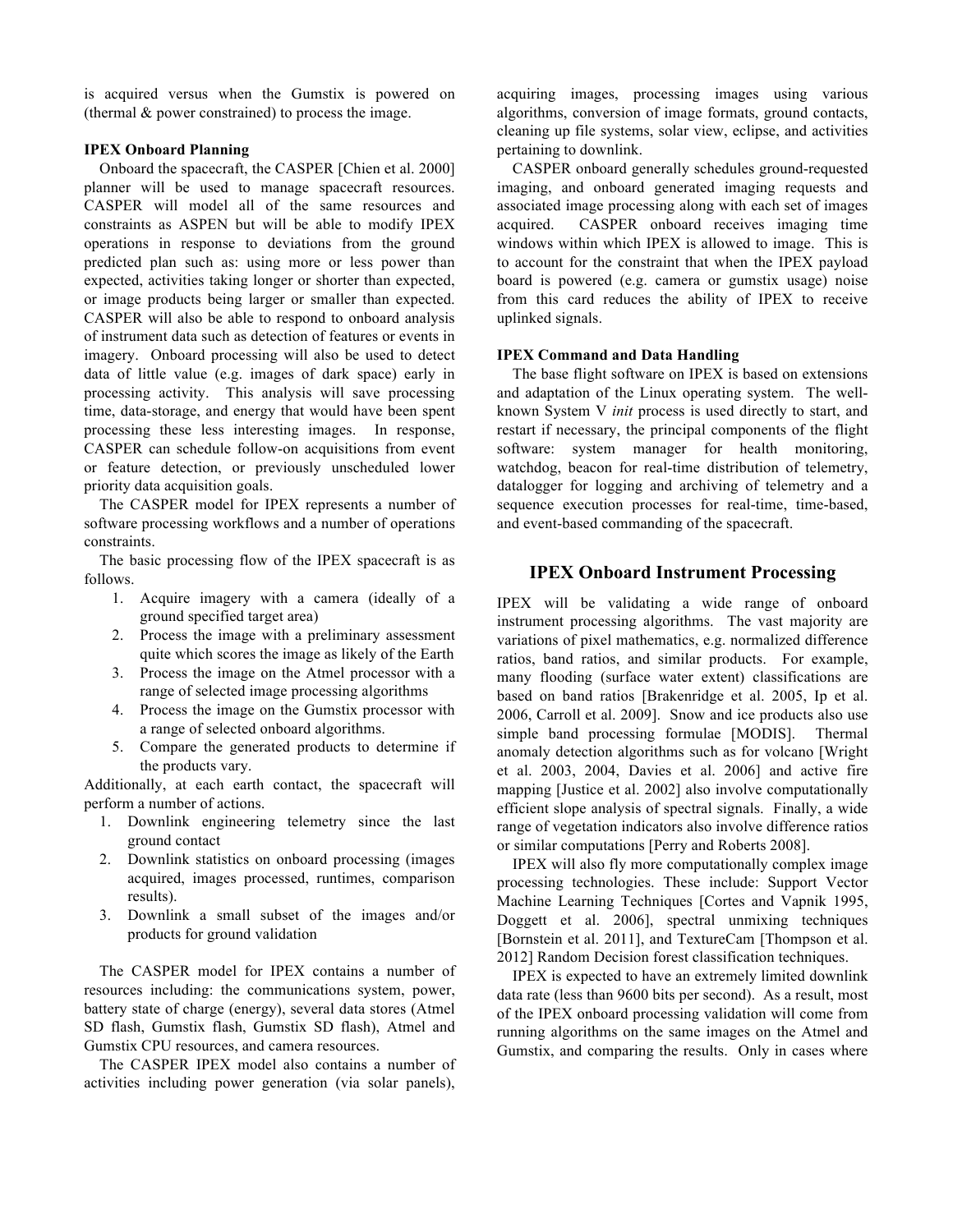the results do not compare will full images be likely to be downlinked.

# **IPEX Status**

The IPEX spacecraft bus design and development is led by Cal Poly San Luis Obispo and is mostly complete. Originally IPEX was intended to fly the SpaceCube Mini processor package [Flatley 2009] unfortunately schedule issues required the switch to the Gumstix. Many elements of the spacecraft such as the CPU/system board and structure are complete. Many other elements such as the payload interface board are mostly complete with minor revisions expected. As this paper is written the engineering test unit (ETU) has completed assembly and is awaiting vibration testing.

The ground and flight autonomy software is developed by JPL and has been assembled in a set of software spirals. The first versions of the ASPEN planning model were developed in the summer of 2011. An updated version of the CASPER software is being integrated with the Cal Poly flight software in the summer of 2012. Roughly a dozen of the image processing algorithms are currently operating on the Atmel and Gumstix processors. Current efforts are focused on increasing the fidelity of the operations models, implementing safeguards to avoid deadlock and other software issues, and closer integration with the Cal Poly flight software.

We have tested most elements of the IPEX hardware and software on two balloon launches the  $28<sup>th</sup>$  July 2012 and  $9<sup>th</sup>$  December 2012. These flights were a high end-to-end test of the commanding software, image acquisition, telemetry, and hardware in a near space environment. These flights also enabled acquisition of test imagery in near space like conditions with the flight cameras.

IPEX is manifested for a October 2013 launch. This launch has an associated May 2013 launch integration delivery. Our engineering test unit is in environmental testing. A number of remaining hardware issues should be resolved before construction of the flight unit in late Spring 2013. Software is currently in extended duration tests. Final flight hardware is scheduled for delivery in mid June.

# **Related Work, Future Work, and Conclusions**

The Remote Agent controlled the Deep Space One spacecraft for approximately two days in 1999 [Muscettola et al. 1998]. The Autonomous Sciencecraft on the Earth Observing One (ASE) spacecraft has pioneered onboard instrument data analysis [Chien et al. 2005]. In particular ASE highlighted onboard product generation for volcanology [Davies et al. 2006], flooding [Ip et al. 2006], and cryosphere [Doggett et al. 2006] disciplines.

However, ASE did not have to deal with high data rate streams that will challenge IPEX and the proposed HyspIRI mission and HyspIRI Intelligent Payload Module.

 Onboard the Mars Exploration Rovers, the WATCH software enables automatic processing of imagery to track dust devils and cloud features [Castano et al. 2008]. More recently, the AEGIS software enables onboard retargeting for targets of geological interest [Estlin et al. 2012].

 We have described the IPEX mission to flight validate autonomous operations and onboard instrument processing. The IPEX cubesat will also demonstrate low cost, autonomous ground and flight mission operations enabling end users to specify image processing and product requests.